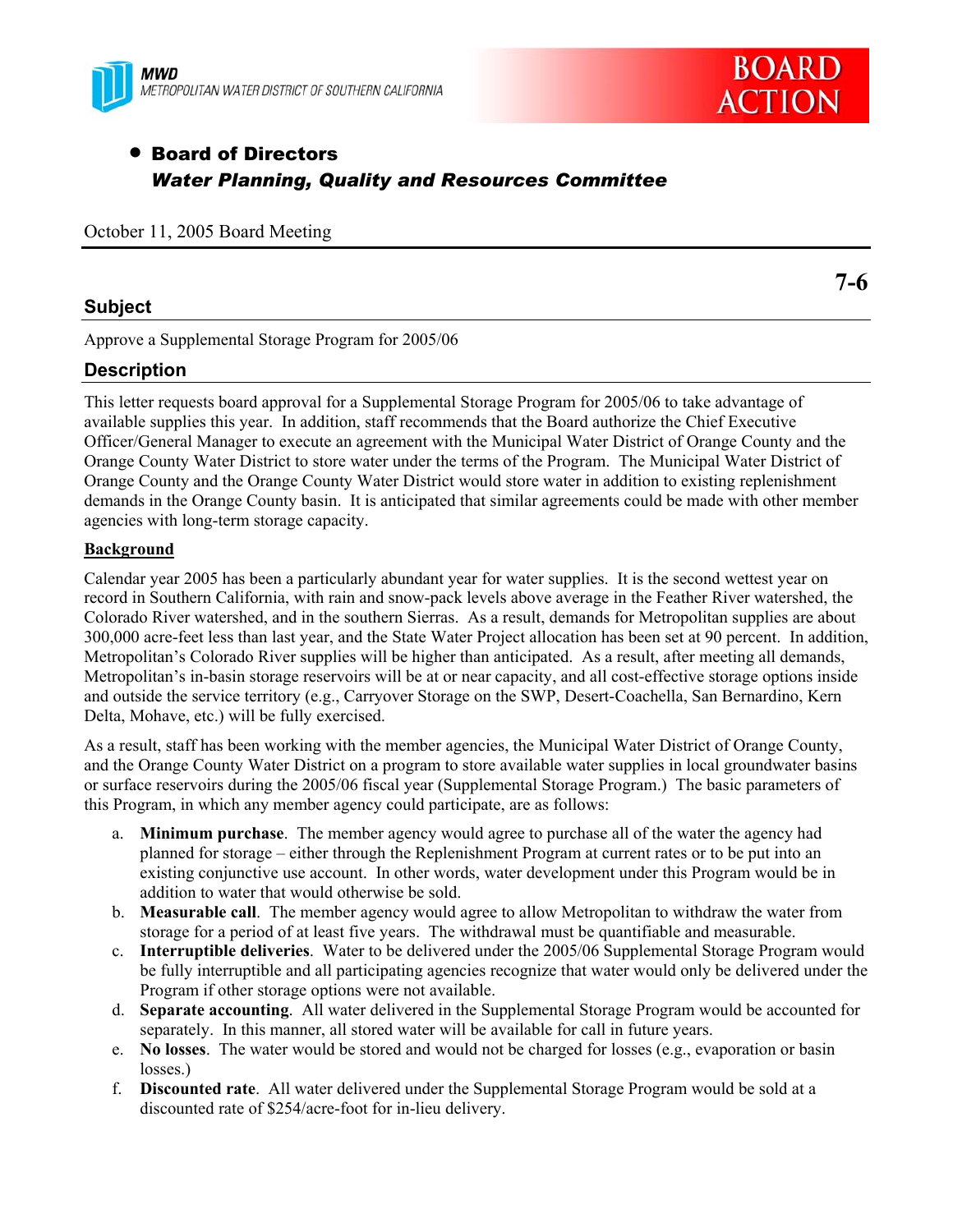Since all basins and surface storage facilities operate in different ways, the details of each storage program would depend on the operating rules and the member agency's particular circumstances. As a result, each participating agency would be required to execute a letter agreement approved by the Board that outlines the particular details of that storage program.

#### **Description of Proposed Agreement with MWDOC and OCWD**

The Orange County Basin operates as a managed groundwater basin. The primary tool for regulating the amount of pumping out of the basin during any year is the Basin Pumping Percentage. The Basin Pumping Percentage determines the quantity of overlying demand that can be met with groundwater production. For example, if OCWD sets a Basin Pumping Percentage of 70 percent, then each agency can pump up to 70 percent of their demands. If total demands are equal to 500,000 acre-feet, then agencies can pump 350,000 acre-feet.

Each April, OCWD establishes the Basin Pumping Percentage for the following fiscal year. The cost of groundwater pumping is approximately half the cost of purchasing treated imported water supplies. Groundwater pumping at or under the Basin Pumping Percentage pays only the Replenishment Assessment to OCWD, plus the cost of energy for pumping and operating and maintenance costs associated with the well. The Replenishment Assessment is currently \$205 - \$212 per acre-foot. As a result of this cost differential, there is pressure on OCWD to set the Basin Pumping Percentage as high as possible each year to maximize groundwater pumping. OCWD must weigh this desire with the need to maintain a sustainable groundwater basin.

Any agency that pumps above the Basin Pumping Percentage incurs a significant penalty (called the Basin Equity Assessment) that is tied to Metropolitan's Tier 2 Rate. As a result of this penalty, there is a great deal of economic incentive to pump to or just under the Basin Pumping Percentage. For example, if the Basin Pumping Percentage is set at 65 percent, achieved pumping is typically between 64 percent and 65 percent.

It should also be noted that since the Basin Pumping Percentage is a percentage, actual pumping in any given year (and the amount of water purchased from Metropolitan) would depend on the overlying demands. Thus, a 70 percent Basin Pumping Percentage could result in 350,000 acre-feet of pumping if 500,000 acre-feet of water are used in the overlying area, or 280,000 acre-feet if only 400,000 acre-feet are used in the overlying area.

Since the Orange County Basin is a managed basin, the proposed Program is based on Metropolitan's ability to deliver water to the basin via in-lieu means, and OCWD's ability to increase pumping by changing the Basin Pumping Percentage.

#### **Proposal**

The proposed rate for water sold under the Supplemental Storage Program is \$254 per acre-foot in 2005/06, as explained in **Attachment 1**, "Financial Analysis and Proposed Pricing for 2005/06 Supplemental Storage Program." This rate recovers: (1) incremental treatment costs; (2) incremental power costs; and (3) contributes to the fixed costs of Metropolitan at the same level as the average of a Full Service Treated sale that initially was stored in an out-of-region storage program or left in the State Water Project system for purchase in a future year. Therefore, the rate is revenue neutral, resulting in no rate impact to other non-participating member agencies.

As more fully described in the principles for a letter agreement included in **Attachment 2**, in exchange for the lower rate:

- For a period of up to five years, Metropolitan would be able to call upon OCWD to increase its Basin Pumping Percentage by up to 6 percent in a given year, resulting in an additional 24,000 acre-feet of groundwater production. OCWD establishes its annual Basin Pumping Percentage in April. Metropolitan would have the right to ask for increased pumping until June 30 of each year, providing Metropolitan with the opportunity to assess water supply conditions before making a call on this water.
- If OCWD declines to perform or pumping does not achieve the target levels, the water will be repriced at the applicable Tier 2 Full Service rate in effect at the time the water is called.
- The Supplemental Storage Program water would be delivered in-lieu and the deliveries are fully interruptible.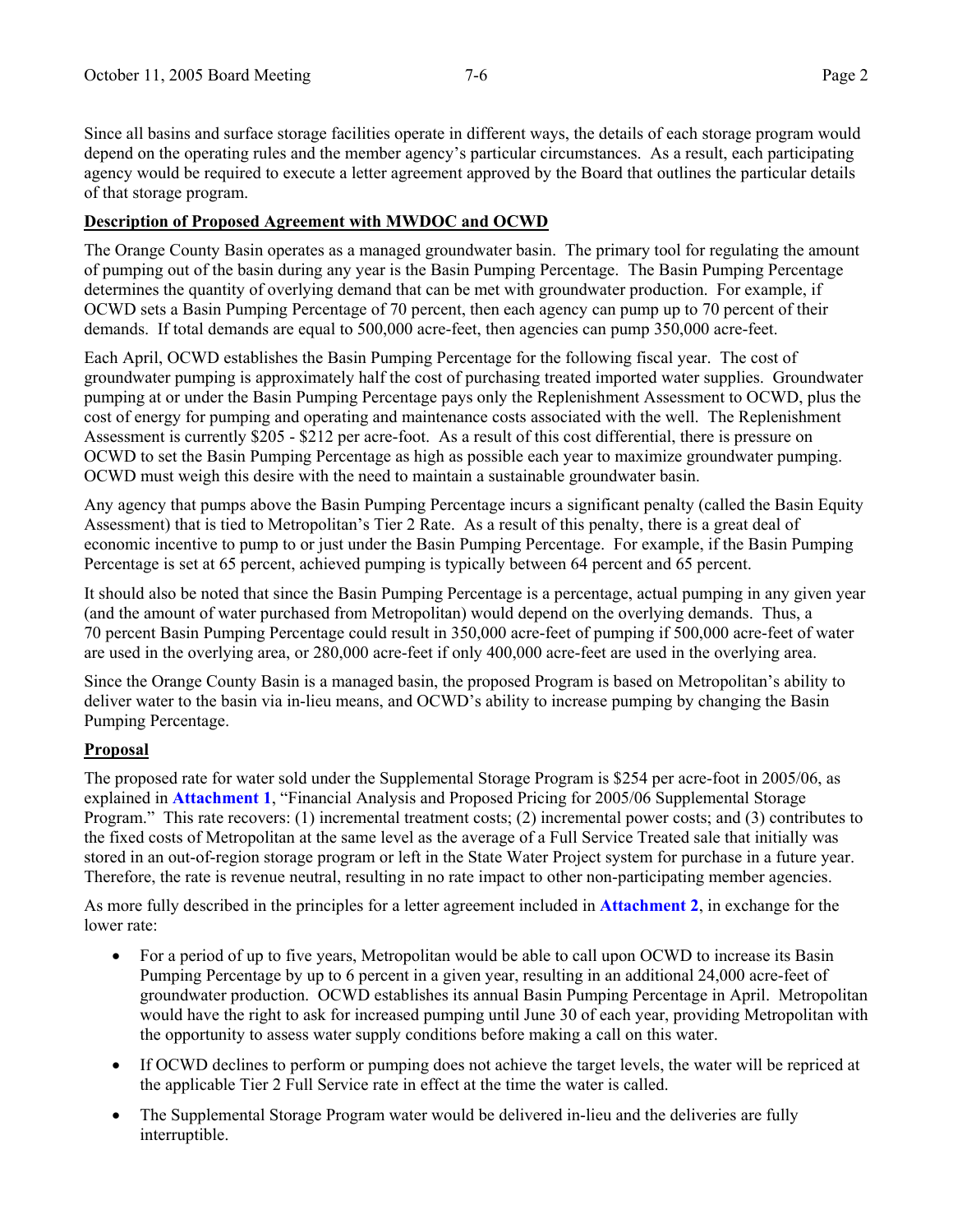- Metropolitan will not reimburse the member agencies for any operations and maintenance or electric costs associated with a call on the Supplemental Storage Program water.
- There are no basin losses or storage fees on the Supplemental Storage Program water.
- Metropolitan would work through the existing Conjunctive Use Operating Committee to coordinate, reconcile and manage the Program.

This Program would provide regional benefits to other member agencies, as well as benefits to the Orange County agencies. The regional benefit is the ability to deliver water in a surplus supply year for use in a future dry year. The local benefit is the ability to move more water into the basin today, increasing basin levels.

## **Policy**

Metropolitan Water District Administrative Code Section 4206: Carryover Storage

# **California Environmental Quality Act (CEQA)**

CEQA determination for Option #1:

The proposed actions are categorically exempt under the provisions of CEQA and the State CEQA Guidelines. The proposed actions involve the storage of supplemental water at the Orange County Basin involving negligible or no expansion of use and no possibility of significantly impacting the physical environment. Accordingly, the proposed actions qualify under a Class 1 Categorical Exemption (Section 15301 of the State CEQA Guidelines). In addition, the fiscal aspects of the Supplemental Storage Program agreement with MWDOC and OCWD are not subject to CEQA because they involve other government fiscal activities, which do not involve any commitment to any specific project which may result in a potentially significant physical impact on the environment (Section 15378(b)(4) of the State CEQA Guidelines).

The CEQA determination is: Determine that pursuant to CEQA, the proposed actions qualify under a Categorical Exemption (Class 1, Section 15301 of the State CEQA Guidelines). In addition, the fiscal aspect of the Supplemental Storage Program agreement is not subject to CEQA (Section 15378(b)(4) of the State CEQA Guidelines).

CEQA determination for Option #2:

None required

# **Board Options/Fiscal Impacts**

#### **Option #1**

Adopt the CEQA determination and

- a. Approve a Supplemental Storage Program for 2005/06 with the parameters outlined in this letter; and
- b. Authorize the Chief Executive Officer to execute an agreement with MWDOC and OCWD to purchase and store water under the Supplemental Storage Program based on the principles in **Attachment 2**.
- **Fiscal Impact:** Approximately \$6.1 million in additional sales revenue if 24,000 acre-feet of water is stored.

#### **Option #2**

Do not authorize the Chief Executive Officer to execute a supplemental storage agreement with MWDOC and OCWD, and direct staff to modify the proposal.

**Fiscal Impact:** Fiscal impact would depend on resulting changes.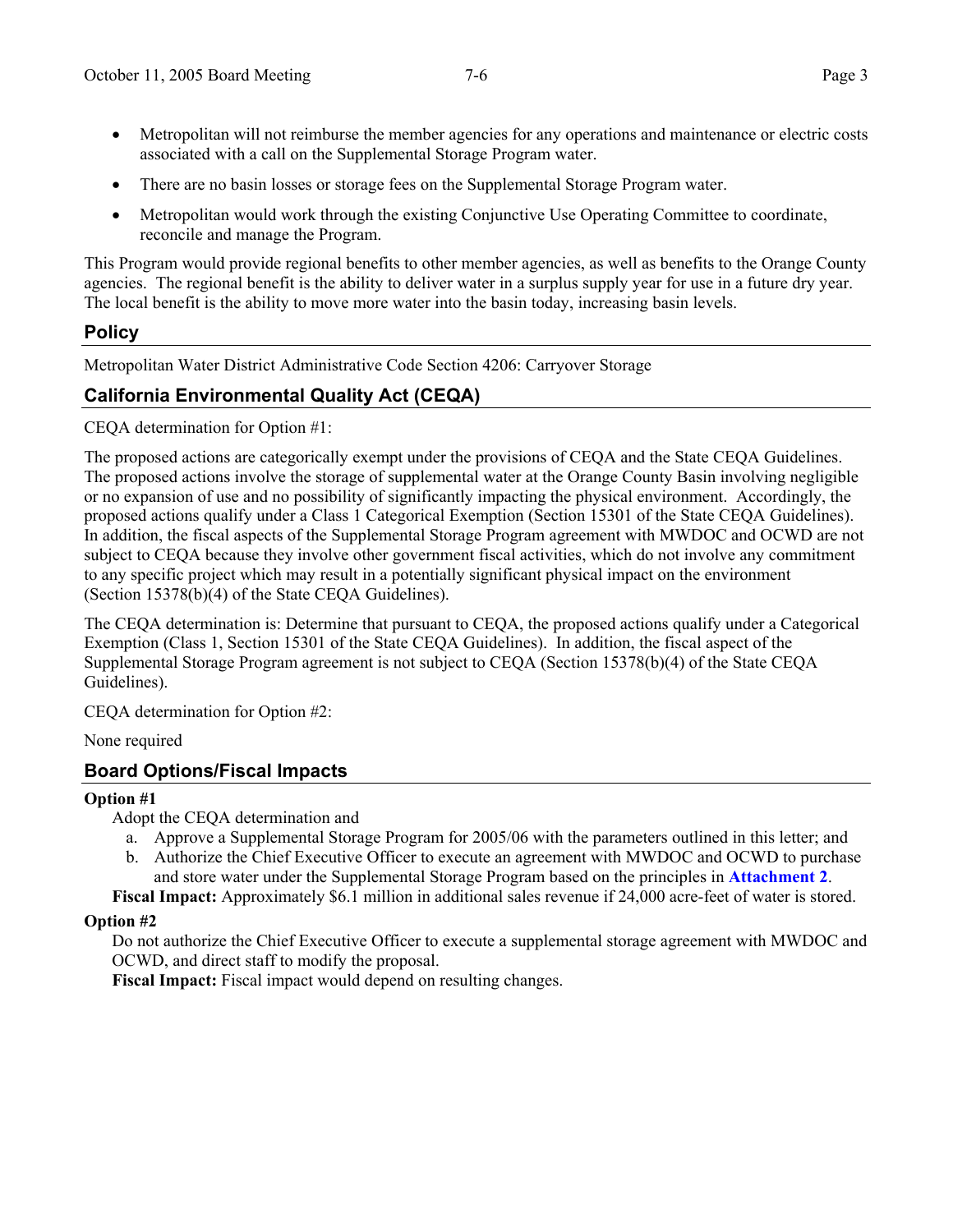#### **Staff Recommendation**

Option #1

WMLZ 9/15/2005 *Date Brian G. Thomas* 

*Chief Financial Officer* 

9/27/2005 *Date* 

*Dennis B. Underwood CEO/General Manager* 

**Attachment 1 – Financial Analysis and Proposed Pricing for 2005/06 Supplemental Storage Program** 

**Attachment 2 – Principles for a Letter Agreement between Metropolitan Water District of Southern California, Municipal Water District of Orange County, and Orange County Water District** 

BLA #3879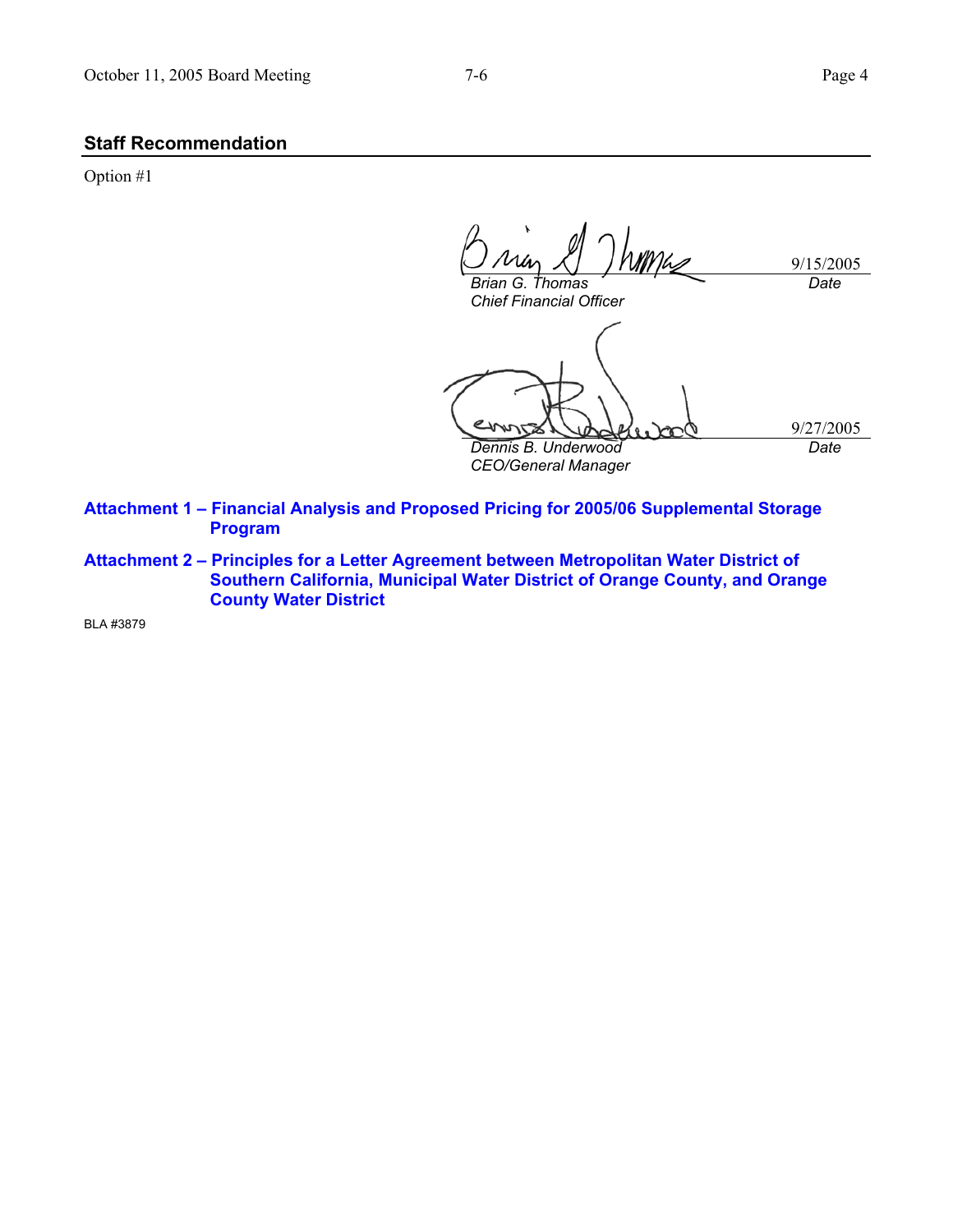## **Financial Analysis and Proposed Pricing for 2005/06 Supplemental Storage Program**

August 20, 2005

## **Background**

As Metropolitan has a significant amount of imported supplies available in 2005, with the potential for at least adequate supplies in 2006, Anaheim, Santa Ana, Fullerton, Municipal Water District of Orange County (MWDOC), and Orange County Water District (OCWD) have proposed to purchase additional water for storage in the Orange County Basin during 2005/06. In return for a discounted rate (a larger discount than the existing replenishment rate), the Orange County agencies have agreed to certain call provisions on the water that would allow Metropolitan to call for increased groundwater production in future years.

This program would provide benefits to Metropolitan and the other member agencies, as well as to the Orange County agencies. The regional benefits include the ability to deliver water in a surplus supply year, while having the opportunity to call the water in a future dry year. The local benefits include moving more water into the basin today, increasing basin levels. Given the unique nature of this water year (the second wettest on record in Southern California and a 90 percent allocation on the State Water Project), OCWD and MWDOC's commitment to purchase their budgeted supplies at existing rates, and the opportunity for Metropolitan to call the water in the future through increased groundwater production, a revenue neutral rate (that is, a rate that would not result in higher rates for all other member agencies) that is less than the existing replenishment could result in more water stored in Metropolitan's service territory.

#### **Pricing Analysis**

In order to meet the dual objectives of rate neutrality and appropriate pricing for such a program, Metropolitan has considered the following pricing options:

- 1. Creating an incentive price that reflects the cost of other available storage options (e.g., Arvin-Edison). This option reflects the fact that Metropolitan could store this water in other storage programs, and subsequently sell this water in the future at a Tier 1 or Tier 2 rate.
- 2. Creating an incentive price that reflects the value in terms of lost revenue associated with leaving water in the State Water Project system. This option would be viable if all cost-effective storage programs are full, and the only remaining option is to leave the water in the State Project system. As such, this option would provide indicative costing for additional storage programs or for pricing for storage in local basins.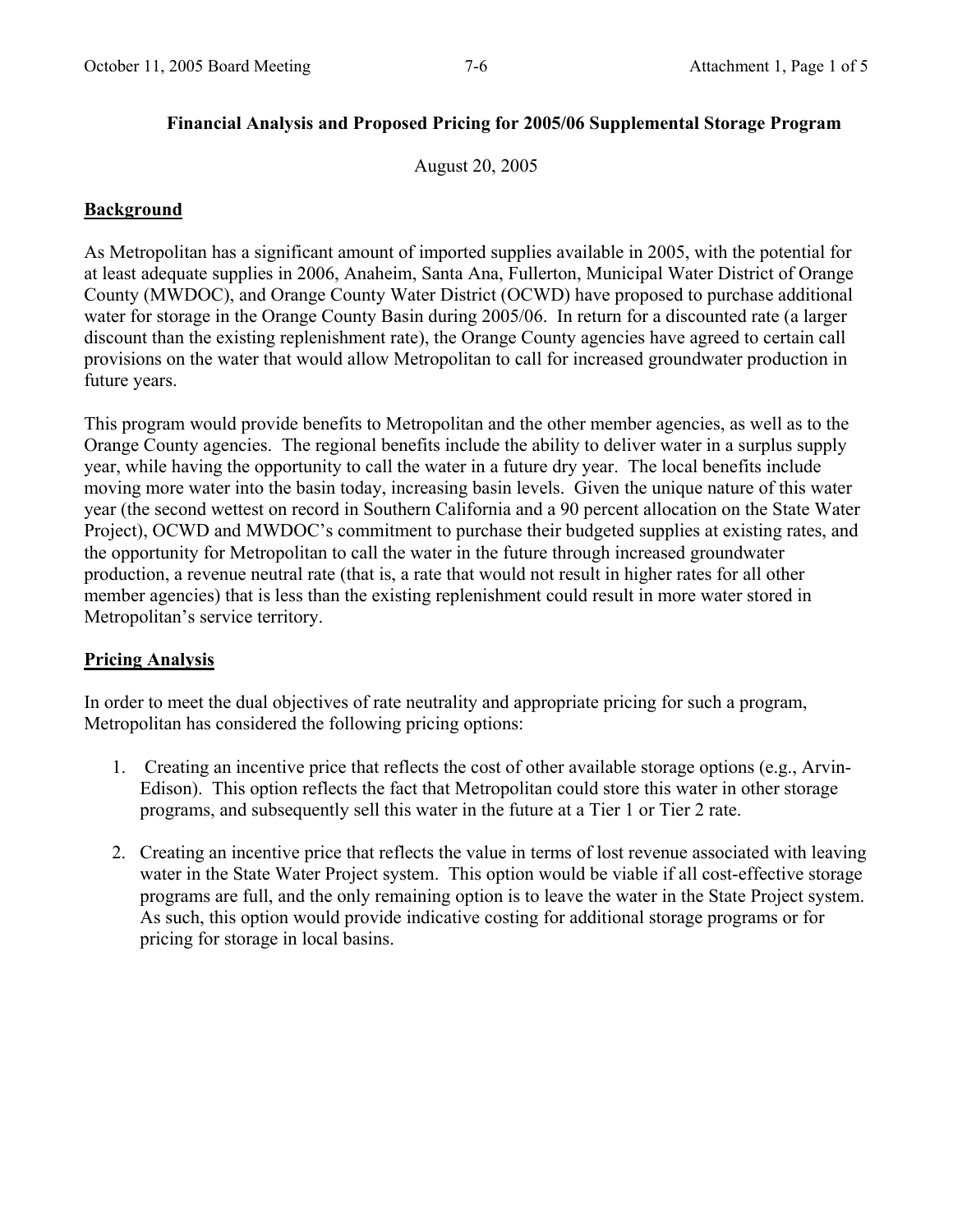## **Option 1. Storage Option Alternative, Low Rate Case**

If Metropolitan were to store water in the Arvin-Edison Program, it would cost approximately \$133 per acre-foot to store water and about \$71 per acre-foot to extract the water for transport to the Metropolitan service territory. In addition, Metropolitan would have to pay the cost of power to transport the water both to Arvin-Edison and from Arvin-Edison to Metropolitan's service area (this is equal to the cost of transporting the water directly to Metropolitan) and incur variable treatment costs. The present value of the contribution to fixed costs from an incremental Tier 1 or Tier 2 treated water sale in the future is as shown in Table 1: *Net Present Value of Water Stored Out-of-Basin, Low Rate Case.*

| <b>Costs and Rates (\$/AF)</b>                                                           |      |      |      |      |      |         |  |
|------------------------------------------------------------------------------------------|------|------|------|------|------|---------|--|
| Rates <sup>1</sup> :                                                                     | 2005 | 2006 | 2007 | 2008 | 2009 | Average |  |
| Tier 1                                                                                   |      | 453  | 476  | 490  | 527  |         |  |
| Tier 2                                                                                   |      | 549  | 572  | 594  | 628  |         |  |
| Costs:                                                                                   |      |      |      |      |      |         |  |
| Put Cost                                                                                 | 133  |      |      |      |      |         |  |
| Delivery Costs <sup>2</sup>                                                              |      | 267  | 275  | 283  | 292  |         |  |
| PV, Contribution to Fixed Costs <sup>3</sup> :                                           |      |      |      |      |      |         |  |
| Tier 1:                                                                                  |      | 44   | 50   | 46   | 61   |         |  |
| Tier 2:                                                                                  |      | 136  | 137  | 136  | 144  |         |  |
| PV, Contribution to Fixed Costs + Power ( $$160/AF$ ) + Variable Treatment ( $$28/AF$ ): |      |      |      |      |      |         |  |
| Tier 1:                                                                                  |      | 232  | 238  | 234  | 249  | 238     |  |
| Tier 2:                                                                                  |      | 324  | 325  | 324  | 332  | 326     |  |
| Weighted Average                                                                         |      |      |      |      |      | 246     |  |

Table 1: *Net Present Value of Water Stored Out-of-Basin, Low Rate Case* 

1 Rates from the 2005/06 Budget, page 27, Low Rate Case

<sup>2</sup> Escalated at 3% annually, includes power, variable treatment, and take costs

<sup>3</sup> Discount rate of 5%

As shown in Table 1, the net present value of the contribution to fixed costs of a Tier 1 Low Rate Case sale after accounting for storage, power and variable treatment costs five years from now is \$61 per acre-foot. Table 1 also demonstrates that the net present value is relatively stable over the five-year period for both a Tier 1 and Tier 2 sale. The net present value of the contribution to fixed costs of a Tier 2 Low Rate Case sale after accounting for storage, power and variable treatment costs five years from now is \$144 per acre-foot.

Adding in the cost of power and the variable cost of treatment in 2005/06 provides the equivalent price for an incremental sale of water that could be called in the next five years. As shown in Table 1, the equivalent price today for a Tier 1 sale in 2009 is \$249 per acre-foot. An equivalent Tier 2 sale is \$332 per acre-foot. Since the water could be called anytime over the period, the average of the prices is used to determine an overall equivalent price. Utilizing a weighted average of expected Tier 1 and Tier 2 sales (91 percent Tier 1 and 9 percent Tier 2) yields an estimated price of \$246 per acre-foot.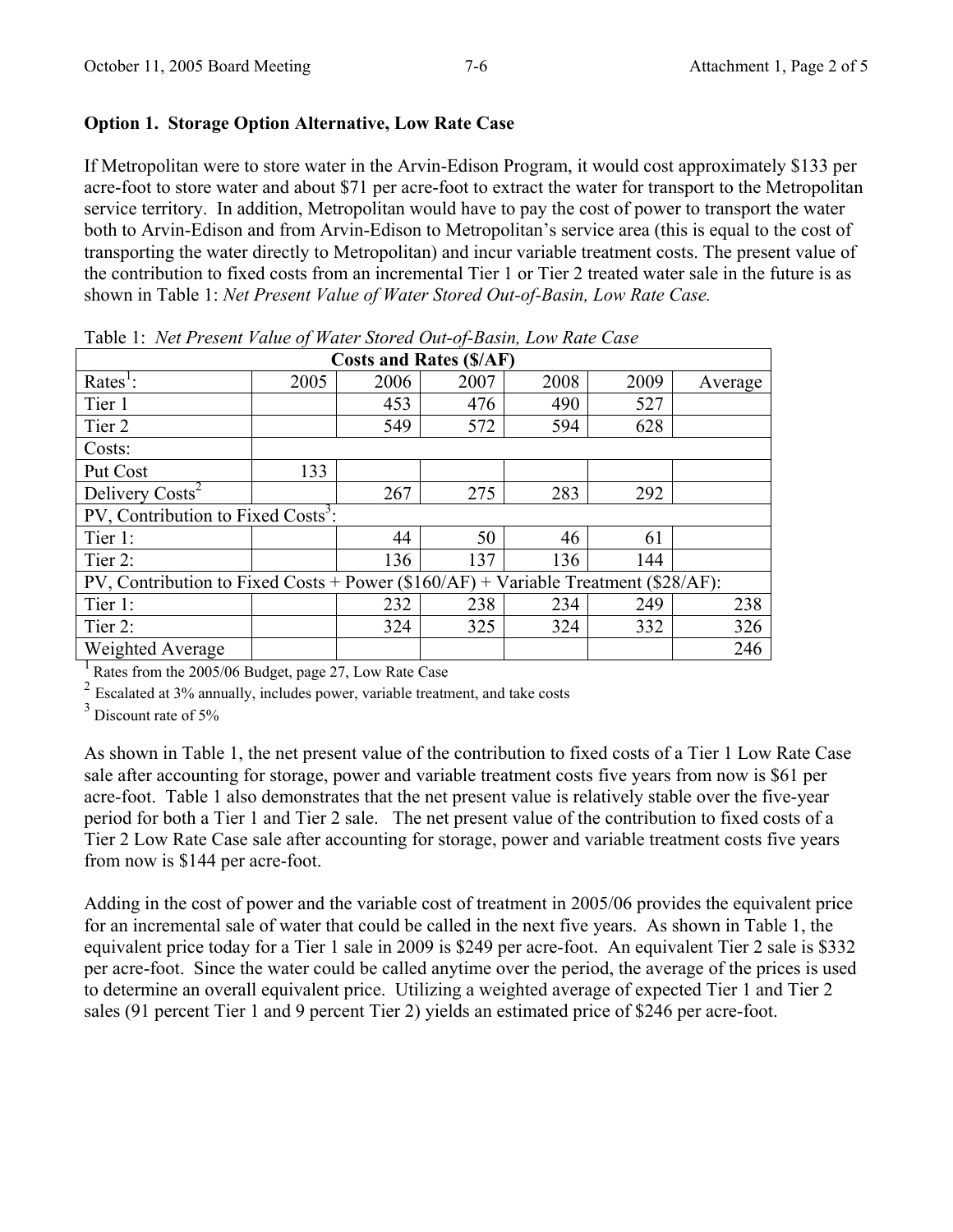## **Option 2. Leave Water on the State Project, Low Rate Case**

If Metropolitan were to meet all demands and fill all economical storage programs (e.g., Arvin-Edison, Diamond Valley Lake, Kern Delta, San Bernardino, etc.) and found that additional water was still available on the State Project, this water would remain in the system. The water would either remain in Oroville or be lost to the delta. If the water remains in the system, it would be reallocated next year, and since Metropolitan receives about 50 percent of the water allocated, Metropolitan would receive onehalf an acre-foot for every acre-foot left on the system. If it turns out that water was left on the system for another year, Metropolitan would only receive half of the remainder as well.

Table 2: *Net Present Value of Water Remaining in State Project System* shows the net present value of the fixed contribution of water left on the State Project system, assuming either a Tier 1 or Tier 2 Low Rate Case sale sometime over the next five years.

| <b>Costs and Rates (\$/AF)</b>                                                          |      |      |      |      |      |         |  |
|-----------------------------------------------------------------------------------------|------|------|------|------|------|---------|--|
| Rates <sup>1</sup> :                                                                    | 2005 | 2006 | 2007 | 2008 | 2009 | Average |  |
| Tier 1                                                                                  |      | 453  | 476  | 490  | 527  |         |  |
| Tier 2                                                                                  |      | 549  | 572  | 594  | 628  |         |  |
| Costs:                                                                                  |      |      |      |      |      |         |  |
| Delivery Costs <sup>2</sup>                                                             |      | 194  | 199  | 205  | 212  |         |  |
| PV, Contribution to Fixed Costs <sup>3</sup> :                                          |      |      |      |      |      |         |  |
| Tier 1:                                                                                 |      | 124  | 63   | 31   | 16   |         |  |
| Tier 2:                                                                                 |      | 169  | 84   | 42   | 21   |         |  |
| PV, Contribution to Fixed Costs + Power $(\$160/AF)$ + Variable Treatment $(\$28/AF)$ : |      |      |      |      |      |         |  |
| Tier 1:                                                                                 |      | 312  | 251  | 219  | 204  | 246     |  |
| Tier 2:                                                                                 |      | 357  | 272  | 230  | 209  | 267     |  |
| Weighted Average                                                                        |      |      |      |      |      | 248     |  |

Table 2: *Net Present Value of Water Remaining in State Project System, Low Rate Case* 

<sup>1</sup> Rates from the 2005/06 Budget, page 27, Low Rate Case

<sup>2</sup> Escalated at 3% annually, includes power and variable treatment costs

 $3$  Discount rate of 5%

By taking the simple average of the four years and weighting Tier 1 and Tier 2 contributions for a Low Rate Case sale as in Option 1, the equivalent price for a sale of water for under the Supplemental Storage terms would be \$248 per acre-foot.

Averaging the results of Options 1 and 2 using the Low Rate Case forecast would result in a price for Supplemental Storage Program water of \$247 per acre-foot.

#### **Alternative for High Rate Case Scenarios**

Both Options 1 and 2 were priced assuming the Low Rate Case forecast of rates from the Fiscal Year 2005/2006 Budget. Given Metropolitan's budget and revenue uncertainty over the next five years, a High Rate Case forecast was also developed for the Fiscal Year 2005/2006 Budget. The difference between the Low Rate Case forecast and High Rate Case forecast are the forecasted rates effective January 1, 2007, 2008 and 2009 as shown below.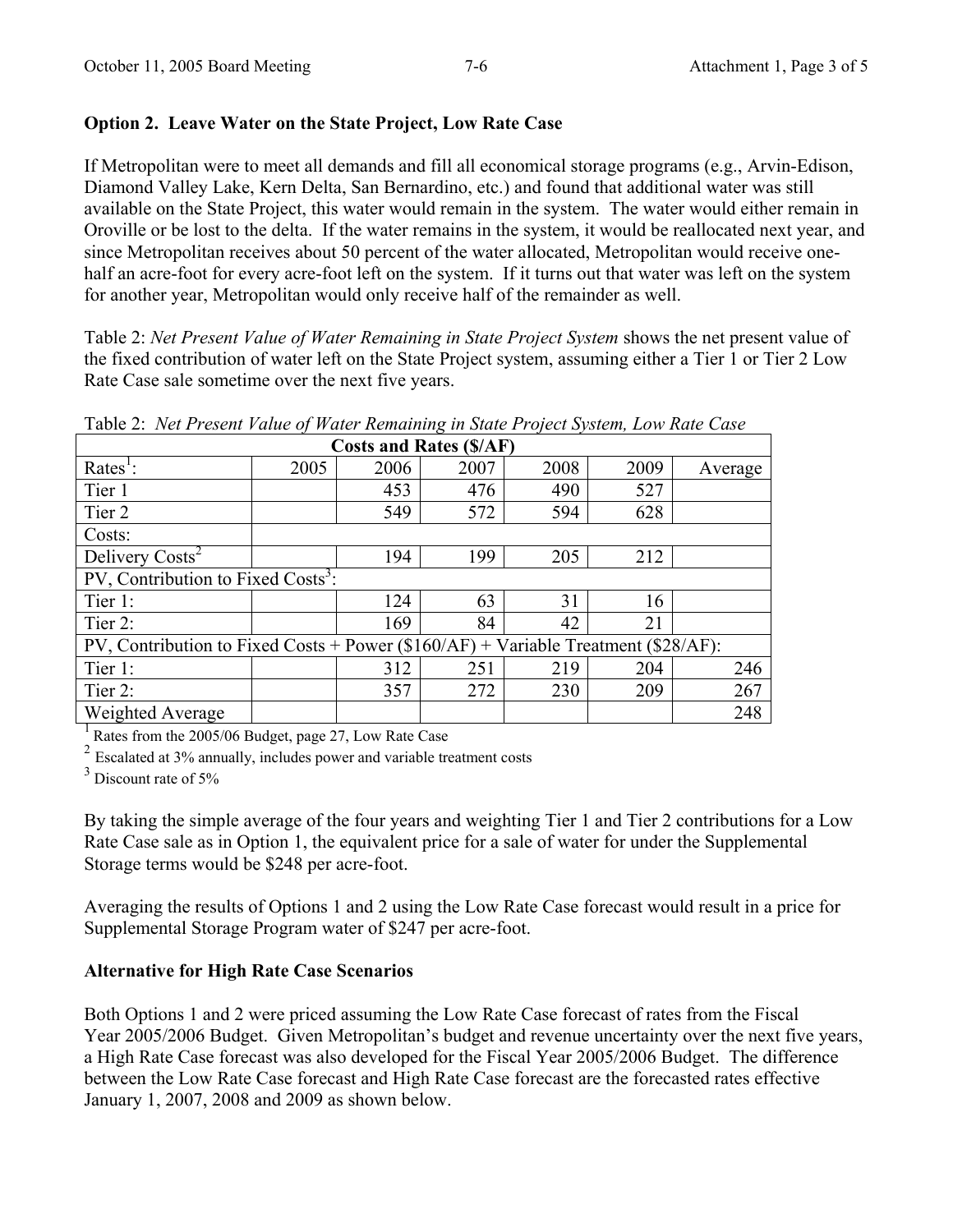| Effective January 1, $\frac{S}{AF}$ : |                | 2007 | 2008 | 2009 |
|---------------------------------------|----------------|------|------|------|
| Tier 1                                | Low Rate Case  | 476  | 490  | 527  |
| Tier 1                                | High Rate Case | 502  | 537  | 577  |
| Tier 2                                | Low Rate Case  | 572  | 594  | 628  |
| Tier <sub>2</sub>                     | High Rate Case | 594  | 628  | 663  |

Table 3: *High and Low Rate Case Forecast*

Restating Table 1 for the High Rate Case forecast for the 2007 through 2009 period yields the following results.

**Costs and Rates (\$/AF)**  $Rates^1$ : : 2005 | 2006 | 2007 | 2008 | 2009 | Average Tier 1 453 502 537 572 Tier 2  $|$  549  $|$  594  $|$  628 663 Costs: Put Cost 133 Delivery Costs<sup>2</sup>  $\begin{array}{|c|c|c|c|c|c|c|c|c|} \hline \quad & 267 & 275 & 283 & 292 \hline \end{array}$ PV, Contribution to Fixed Costs<sup>3</sup>: Tier 1:  $\begin{vmatrix} 44 & 73 & 86 & 98 \end{vmatrix}$ Tier 2:  $|$  136 157 165 173 PV, Contribution to Fixed Costs + Power (\$160/AF) + Variable Treatment (\$28/AF): Tier 1: 232 261 274 286 263 Tier 2:  $|$  324  $|$  345  $|$  353  $|$  361  $|$  345 Weighted Average 271

Table 4: *Net Present Value of Water Stored Out-of-Basin, High Rate Case* 

 $<sup>1</sup>$  Rates from the 2005/06 Budget, page 26, High Rate Case</sup>

<sup>2</sup> Escalated at 3% annually, includes power, variable treatment, and take costs

<sup>3</sup> Discount rate of 5%

By taking the simple average of the four years and weighting Tier 1 and Tier 2 contributions for a High Rate Case sale as in Option 1, the equivalent price for a sale of water under the Supplemental Storage terms would be \$271 per acre-foot.

The results for restating Table 2 for the High Rate Case forecast for the 2007 through 2009 period are shown in Table 5.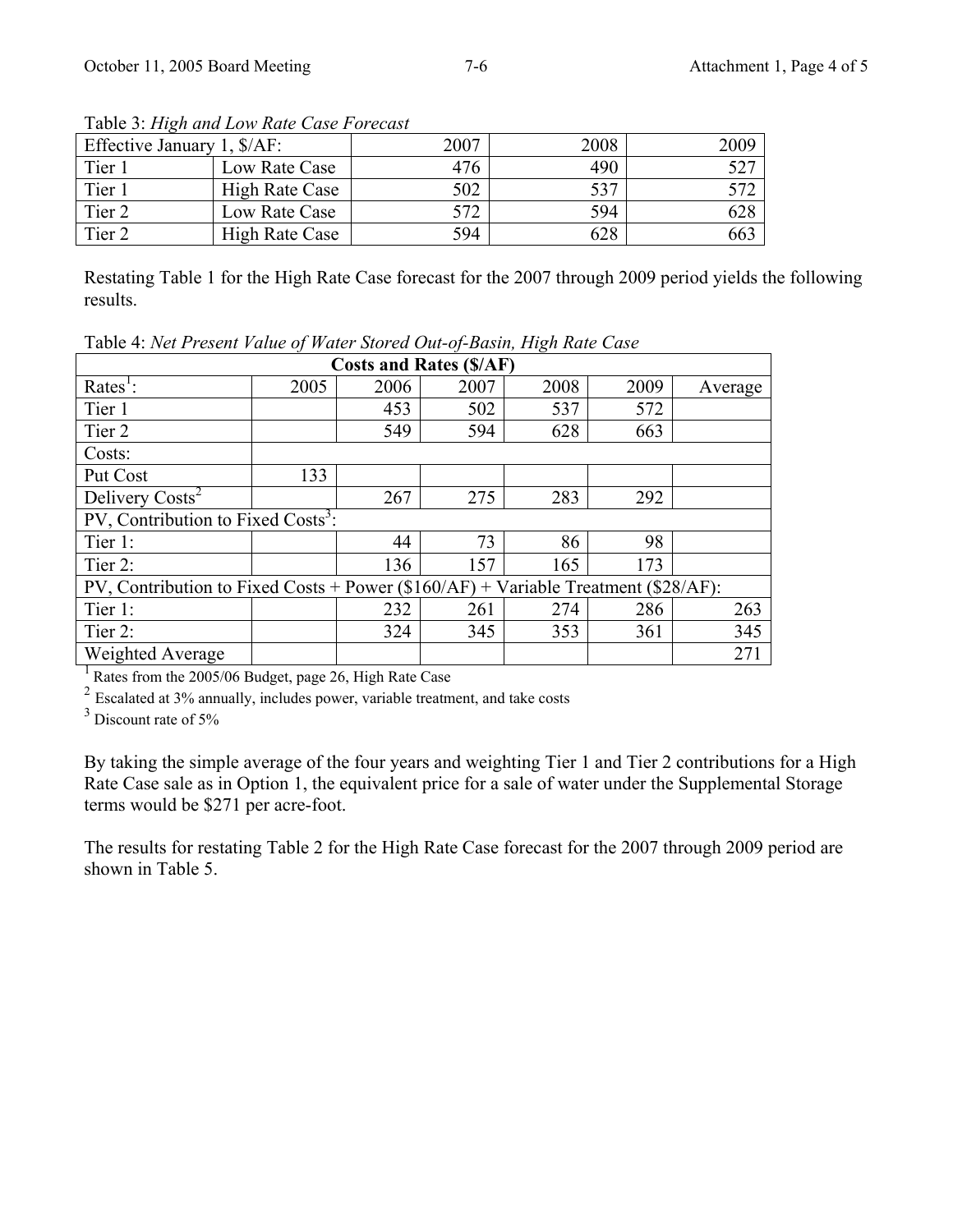| <b>Costs and Rates (\$/AF)</b>                                                          |      |      |      |      |      |         |  |
|-----------------------------------------------------------------------------------------|------|------|------|------|------|---------|--|
| Rates <sup>1</sup> :                                                                    | 2005 | 2006 | 2007 | 2008 | 2009 | Average |  |
| Tier 1                                                                                  |      | 453  | 502  | 537  | 572  |         |  |
| Tier 2                                                                                  |      | 549  | 594  | 628  | 663  |         |  |
| Costs:                                                                                  |      |      |      |      |      |         |  |
| Delivery Costs <sup>2</sup>                                                             |      | 194  | 199  | 205  | 212  |         |  |
| PV, Contribution to Fixed Costs <sup>3</sup> :                                          |      |      |      |      |      |         |  |
| Tier 1:                                                                                 |      | 124  | 69   | 36   | 19   |         |  |
| Tier 2:                                                                                 |      | 169  | 89   | 46   | 23   |         |  |
| PV, Contribution to Fixed Costs + Power $(\$160/AF)$ + Variable Treatment $(\$28/AF)$ : |      |      |      |      |      |         |  |
| Tier 1:                                                                                 |      | 312  | 257  | 224  | 207  | 250     |  |
| Tier 2:                                                                                 |      | 357  | 277  | 234  | 211  | 270     |  |
| Weighted Average                                                                        |      |      |      |      |      | 251     |  |

Table 5: *Net Present Value of Water Remaining in State Project System, High Rate Case* 

<sup>1</sup> Rates from the 2005/06 Budget, page 26, High Rate Case

 $2^{2}$  Escalated at 3% annually, includes power and variable treatment costs

<sup>3</sup> Discount rate of 5%

Averaging the results of Options 1 and 2 using the High Rate Case forecast would result in a price for Supplemental Storage Program water of \$261 per acre-foot. A simple average of all four results (High and Low Rate Case forecasts for Options 1 and 2) would result in a price for Supplemental Storage Program water of \$254 per acre-foot.

# **Recommendation**

The appropriate price could range from \$246 per acre-foot to \$271 per acre-foot. Using the average of the four scenarios shown above, the recommended price for that water is \$254 per acre-foot stored.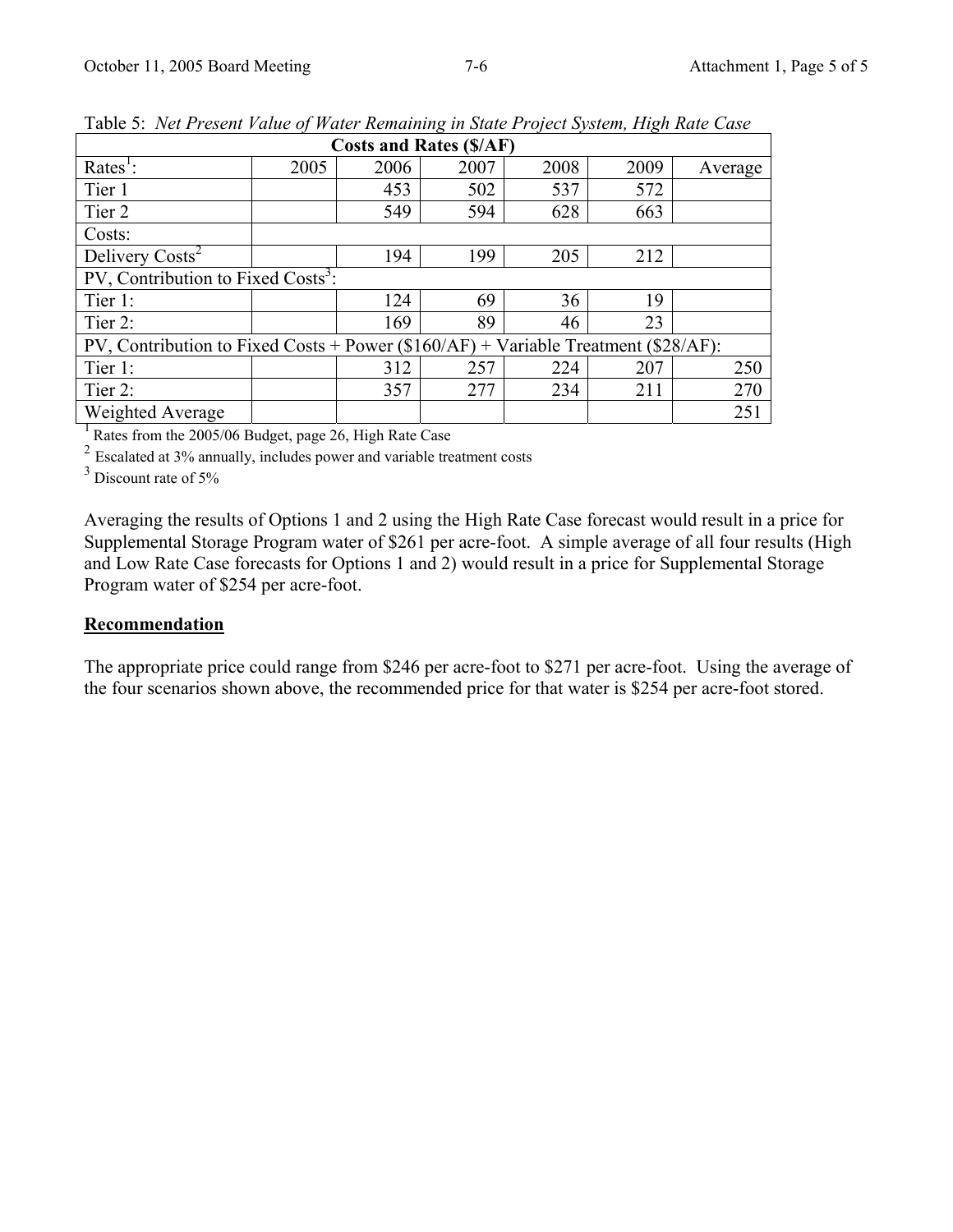Principles for a Letter Agreement between Metropolitan Water District of Southern California, Municipal Water District of Orange County, and Orange County Water District

## **2005/06 Supplemental Storage Program**

Whereas, the 2005 water year has been the second wettest in recorded history; and

Whereas, the Metropolitan Water District (Metropolitan) has ample supplies to fill its available storage facilities; and

Whereas, there is an opportunity to store additional water in member agency groundwater and surface water storage facilities; and

Whereas, Municipal Water District of Orange County (MWDOC), working with the Orange County Water District (OCWD), can store water in excess of current planned purchases and conjunctive use obligations; and

Whereas, MWDOC and OCWD agree to store such water for later years and to produce such water in later years; and

Whereas, Metropolitan agrees to provide additional water at a lower rate for groundwater storage purposes (the Supplemental Storage Program Rate) to increase the Orange County Groundwater Basin levels;

Now therefore, Metropolitan, MWDOC, and OCWD agree:

- 1. **Minimum Purchase**. OCWD agrees that it will purchase at least 65,000 acre-feet of water during fiscal year 2005/06 under Metropolitan's Replenishment Program at board-approved Replenishment Rates given that Metropolitan makes available such supplies. These purchases may be made via direct or inlieu means through MWDOC, Anaheim, Santa Ana, and/or Fullerton.
- 2. **Conjunctive Use Storage**. OCWD agrees to store at least 15,000 acre-feet of water in the dry-year yield account (also known as the Metropolitan Conjunctive Use Program (CUP) account) given that Metropolitan makes available such supplies.
- 3. **Supplemental Storage Program Purchases**. All additional in-lieu purchases for groundwater storage (in excess of 80,000 acre-feet) by OCWD through MWDOC, Anaheim, Fullerton and/or Santa Ana, shall be made at the Supplemental Storage Program Rate of \$254/acre-foot, subject to the minimum delivery requirements in Section 8. This rate shall be effective for all in-lieu groundwater storage purchases made during the fiscal year beginning on July 1, 2005 and ending on June 30, 2006, after storage of the 80,000 acre-feet of replenishment and conjunctive use deliveries has been accomplished. Any applicable Supplemental Storage Program credits and reconciliation adjustments shall be invoiced through MWDOC. In any case, if OCWD has not purchased at least 65,000 acre-feet of water under Metropolitan's Replenishment Program at board-approved Replenishment rates and stored at least 15,000 acre-feet of water in the Conjunctive Use Program account, no water will be delivered to OCWD through MWDOC, Anaheim, Fullerton and/or Santa Ana at the Supplemental Storage Program Rate.
- 4. **Call Provisions**. Metropolitan shall have the right to request that OCWD increase its Basin Pumping Percentage (BPP) by 0.5 percent increments up to 6 percent in any one year. This request shall be made after May 15, but no later than June 30 of each year. In no case shall Metropolitan's request be for more than the amount of water purchased under the Supplemental Storage Program.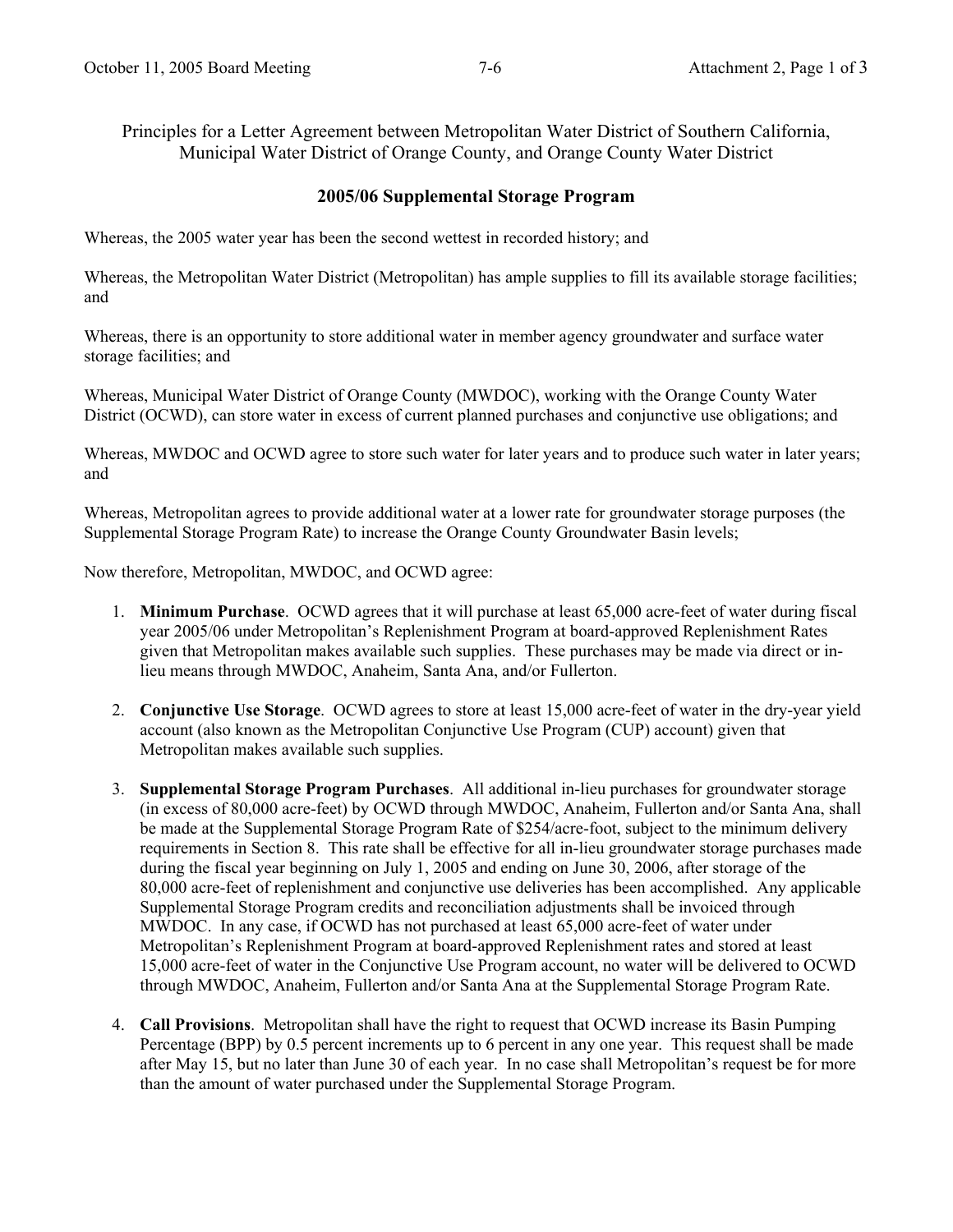- 5. **Storage and Extraction Costs**. Metropolitan shall not be responsible for any costs related to stored water extraction, including extraction fees, basin storage fees, or basin losses.
- 6. **Estimated Extraction.** For purposes of the initial call, it shall be assumed that each one-half percent (0.5 percent) increase in the BPP will equal 2,000 acre-feet. Actual extraction shall be reconciled using OCWD's Engineer's Report by the CUP Operating Committee within nine months of the end of the fiscal year.

#### 7. **Insufficient Production.**

- **(a.)** If Metropolitan requests an increase in the BPP, and OCWD does not increase the BPP to the level of the request, Metropolitan shall bill OCWD through MWDOC for all water that would have been produced at the increased BPP at the bundled Treated Tier 2 Rate in effect at the time of the Call. That is, Metropolitan will bill MWDOC for the difference between the then effective bundled Treated Tier 2 Rate and \$254/acre-foot.
- **(b.)** If OCWD increases the BPP to the level of Metropolitan's request, but production from the Orange County basin does not increase to the BPP established by OCWD at Metropolitan's request, Metropolitan's members on the existing CUP Operating Committee shall investigate and determine appropriate action. The Committee members shall consider (1) changes to total water demands; (2) Producer operational issues; (3) water quality issues; and (4) acts of God. If actual production is less than the requested BPP less 0.50 percent, then Metropolitan shall bill OCWD through MWDOC for the remaining water that would have been produced at the requested BPP at the bundled Treated Tier 2 Rate in effect at the time of the call. For example, if the requested BPP is 65 percent, and actual pumping is equal to 64.31 percent, then an amount of water equal to 0.19 percent of total demands will be billed at the Tier 2 Rate. As in Section 7.(a.) above, Metropolitan will invoice MWDOC for the difference between the then effective bundled Tier 2 Rate and \$254/acre-foot.
- **(c.)** The attached table provides a sample of how the OCWD Basin Pumping Percentage will be calculated for this program.
- 8. **Minimum Deliveries**. A minimum of 2,000 acre-feet of water must be purchased for groundwater storage under the Supplemental Storage Program to qualify such purchases for the Supplemental Storage Program Rate. Further, additional deliveries shall be in 2,000 acre-foot increments. If, after reconciliation, less than 2,000 acre-feet have been delivered, the balance will be credited to the Conjunctive Use Account.
- 9. **Term of Call**. Metropolitan shall retain the right to call for an increase in the BPP for a period of five years, beginning May 2007 and ending June 30, 2011, with such increase in BPP to be effective for the following fiscal year.
- 10. **Record**-**keeping**. OCWD shall maintain records of the balance of water purchased under the Supplemental Storage Program and those amounts called. Records shall be confirmed by Metropolitan on an annual basis. The CUP Operating Committee shall monitor and manage the Supplemental Storage Program. Reconciliation of all amounts stored and called under the Supplemental Storage Program shall be completed by the CUP Operating Committee.